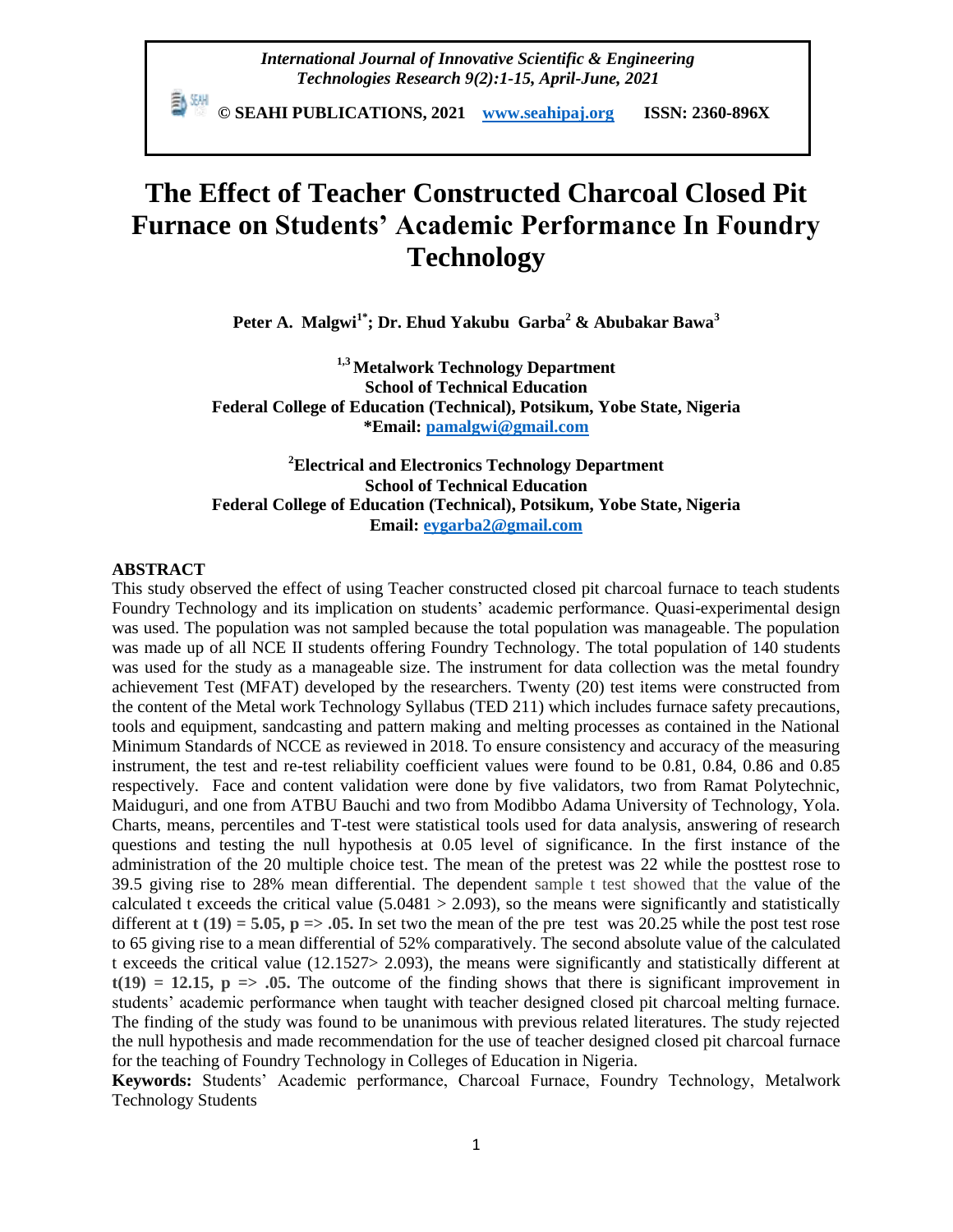#### **INTRODUCTION**

The provision of quality technical education is the responsibility of the government and other nongovernmental organization (NGSs) to meet the human needs of the nation in technology. Quality technical education and training are aimed at equipping the learners with useful knowledge, attitudes and basic skills (KAS) in their desired areas of study. Technical Education programmes are provided for the learners to have opportunity to acquire the knowledge and manipulative skills for effective nation building. Technical Education Programmes are conducted is some College of Education and other related institutions. Nwachukwu (2006) defined technical education as that aspect of education, which leads to the acquisition of practical and applied skills as well as basic scientific knowledge. Technology Education Programmes are offered in College of Education (Technical). According to Okoro (2006) College of Education (Technical) are vocational training institutions in Nigeria that admit qualified school leavers and provide them with full vocational/technical course of study of three to five years duration. The vocational training is intended to prepare students for entry into various occupations. Among the vocational courses offered in colleges of education (technical) includes and not limited to metal work technology, which involves welding and fabrication, machining, foundry and forging, which involves heat treatment. The goal of technical education as stated in the national policy of education (FGN 2008 ) " is to learn skills, practice it and be proficient in it". Uzoagulu (2012) posit that TVET as skill-based programme require recipients to acquire marketable skills and are able to have the right habit of practical skill. This therefore calls for the integration of non-formal instructional approach which is hoped to improve the acquisition of practical skill in addition to the theory and practical learnt in the formal classroom situation. In the same vain, Dasmani (2011) stated that the technical colleges should ensure that practical lessons are both effective and efficient to achieve the desired results of imparting the practical skills necessary for the world of work. The vocational training is intended to prepare students for entry into various occupations in foundry work (heat treatment). Among the vocational courses offered in Colleges is metal work technology which involves welding, machining, foundry and forging which involves heat treatment.

According to chapman (1994) heat treatment is the process that involves heating, pouring and cooling of metals in their properties. The Principal properties of steel which can be changed by heat treatment processes include hardness, brittleness, toughness, tensile strength, ductility, malleability, machinability and elasticity. Steel may be made harder, tougher, stronger or softer through various kinds of heat treatment process. Heat treatment is used to make tools with certain qualities of hardness, strength, toughness, brittleness or grain qualities to do certain works. Similarly, foundry processes is mostly concerned with selection of metals, heating the metal to its pouring temperature pouring the molten metal into mold cavities taking the shape of the pattern or tool.

The use of furnace dates back to ancient time when man started blacksmithing activities. They needed a chamber or a device for heating the metal to the desired temperature before hammering into sheet or required form, pouring into molds and left to solidify, this is how furnace comes into use by man Kilvandin (1980). Reported that over the years, man advanced in the use of furnace from blacksmithing to melting of metals of different variety with varied melting point. This made man to design and develop furnaces dates back the invention of cupola which is essentially a vertical steel shaft with a refractory lined wall either fully or partially lined. Combustion air is introduced through a window box and augmented by blast of air through nozzles called Tuyere and this brings about incredible advances in melting technology and metallurgy have resulted by expensive casting.

A close pit charcoal furnace is among the oldest and simplest furnace used in the foundry industry. It is primarily used to melt smaller amount of non-ferrous and ferrous metals. It is mostly used in small foundries and small shops productions; which this project sought to investigate. Technology Teacher in College of Education Technical/Vocational always are confronted with various degrees of problems centering around the full implementation of the school curriculum, due to lack of equipment, cost of infrastructure and qualified personnel to mention just a few. A typical problem encountered in trade related subjects especially Welding/Fabrication and Foundry Technology, are the availability of standard workshops, machine tools and state of the art machines as used in industries. Most Colleges of Education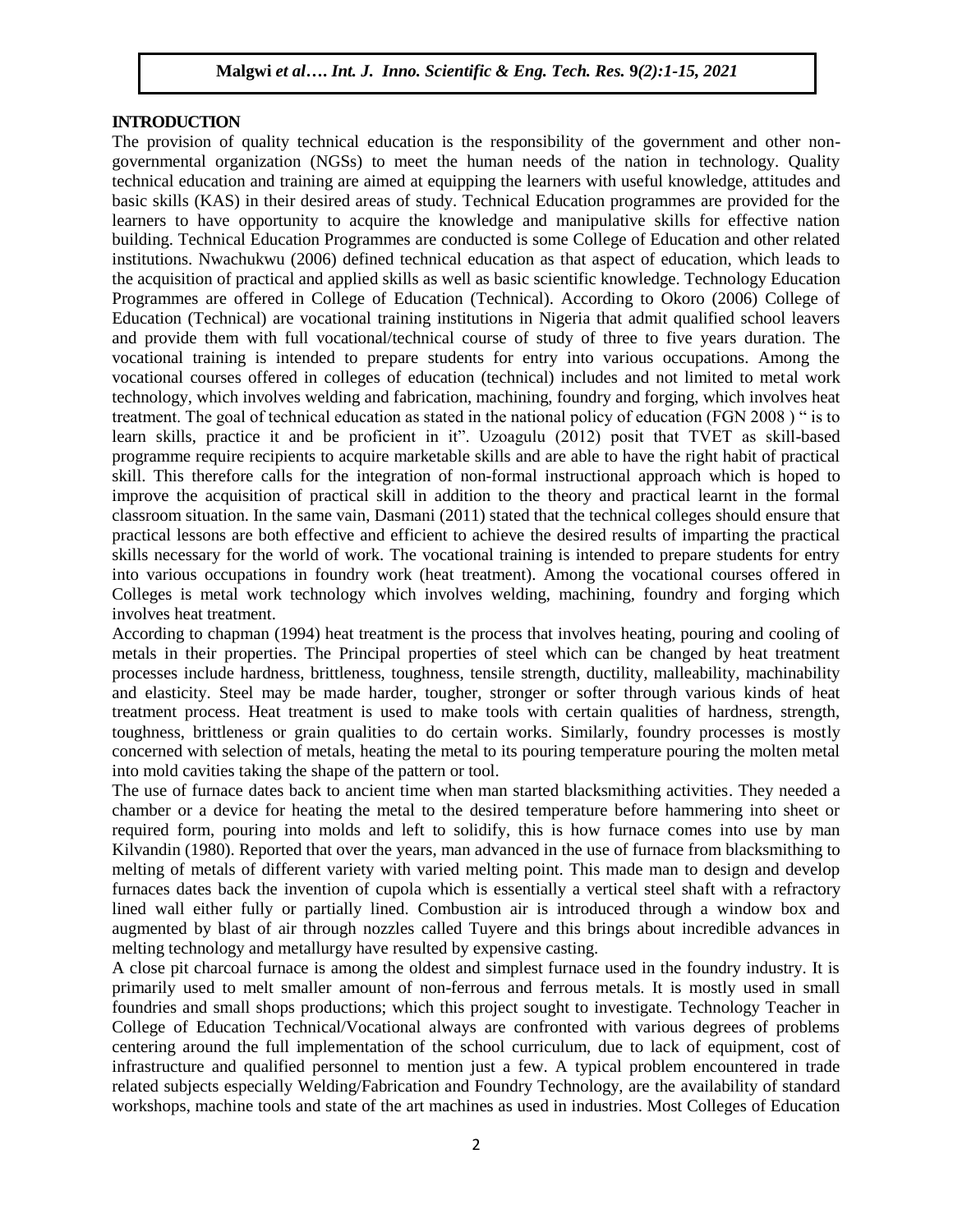lack facilities that promote effective Teaching and learning Technology related programmes. This trend has contributed to the type of students graduating after their studies. This affect the performance of students in acquiring the bank knowledge, attitudes and skills (KAS) required for them to be self-reliant. In a study conducted by Yakubu (2013), it was reported that, there is a very high, positive and significant relationship between NCE (Technical) teachers perceived level of exposure during pre-service training and their job performance on the use of tools and equipment in teaching. This indicates that if student are poorly exposed during pre-service training, there job performance on the job is also going to be poor. That is why Arfo in Yakubu (2013) admitted that the non-performance of Technical Teachers is as a result of poor preparation from school due to the fact that the institutions are facing problems among which is the absence of basic equipment. There is therefore a wide gap (in terms) of knowledge, altitude and skills acquired in Schools and the requirements in industries. To bridge this gap, this research work investigated the problems and provides solution in a typical college of Education (Technical).

# **Statement of the Problem**

Foundry Technology/ (TED 211), is a compulsory course as outlined in the National minimum standard (2012). The course ought to be taught using facilities and equipment as used in the industries. This is because foundry technology involves the study of metals i.e ferrous and non-ferrous, casting, pattern making, designing of tools, melting of metals and casting etc. however, it has been observed that there is lack of functional furnace workshop in some of the Colleges. Even where imported electric furnace are available, the high voltage electricity needed to power it may not be available. The lack functional foundry furnace has led to teaching student theory lessons rather than practical lessons. This may possibly lead to the poor performance of students in their practical examinations. According to the report from Exams office, School of Technical FCE (T) Potiskum, (2006) students" performance was poor in foundry technology as they were unable to answer questions on blacksmith shop skills, equipment maintenance and other foundry Technology related processes, which are practical in nature.

Furthermore, the lack of functional furnace in the school workshop may have contributed to the student"s poor performance in practical lessons. If this situation is left un-checked, it may be a threat to the much desired production of skilled manpower for the technological development in Nigeria, job creation and poverty reduction. However, if the situation is reversed by teachers taking step towards improvising some of the unavailable equipment like the closed pit charcoal furnace, and using it for teaching, it is hoped that it will lead towards enhancing skill acquisition in the area of heat treatment, casting of metal products and provide jobs for poverty reduction. That is why this study was conducted to design, construct, test and use the closed pit charcoal furnace in teaching foundry technology.

# **METHODOLOGY**

# **Research Design**

This study used quasi-experimental research design. Quasi-experimental Research design involved the use of pre-test and post-test design with experimental and control group respectively. This design is necessary because it will not be possible for the researcher to randomly sample the students and assign them to groups without disrupting the normal academic programme of the students involved in the study (Akaninwor, 2005 and Ali, 2006).

#### **Population of the Study**

The population the study comprised 140 registered students in Metal-work Technology Department offering the course TED 211. (They formed the experimental and control group.)

# **Sample and Sampling Techniques**

There was no sampling as the population of 140 students used for the study is manageable size, Uzoagulu (2011). However, selection of the registered students in metal work technology department offering the course formed the experimental and control group. The experimental group was made up of 35 students from group "A", and 34 from group "D", while the control group was made up of 36 and 35 students from group "B" and "C" respectively.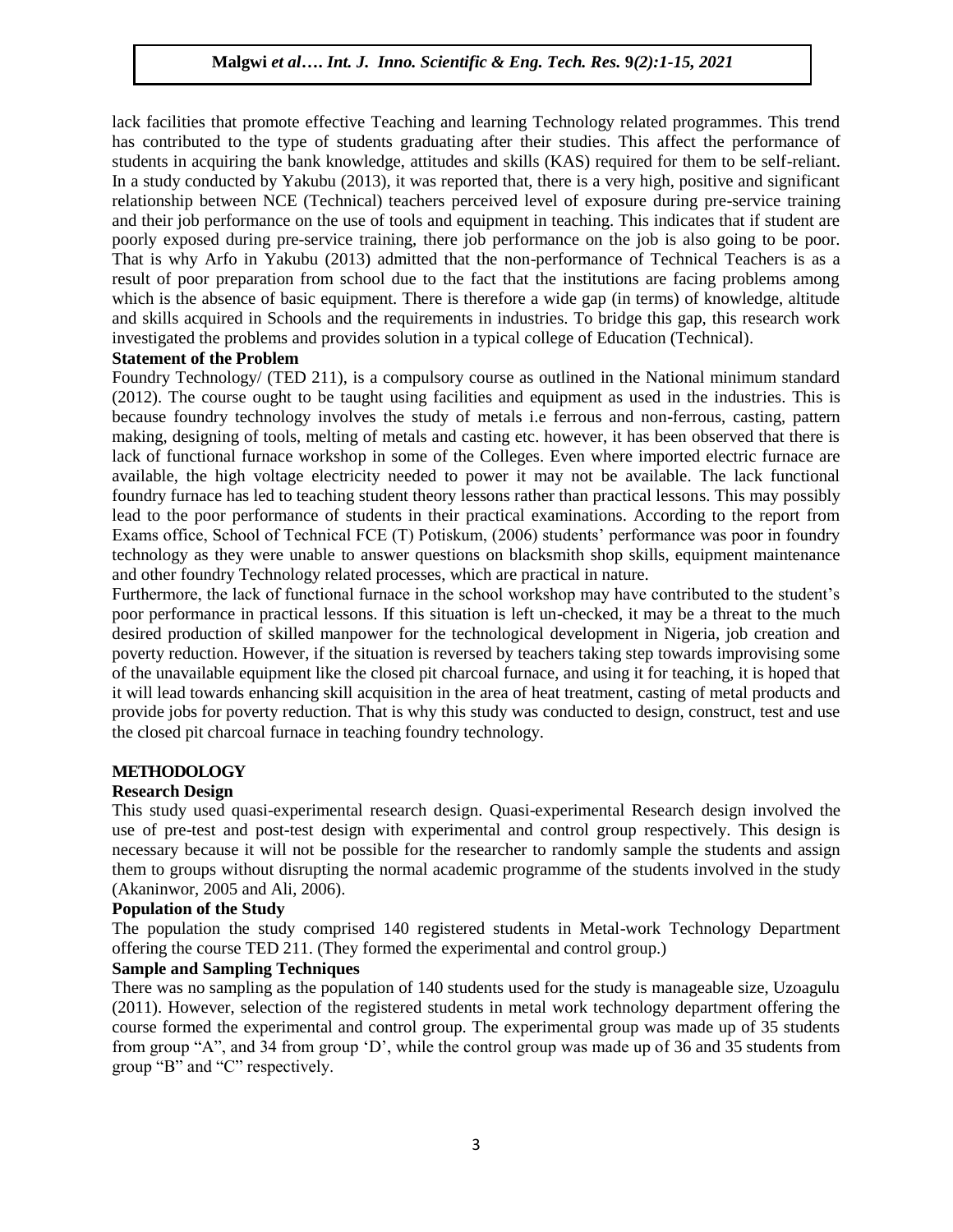#### **Instrument for Data Collection**

The instrument for data collection was the metal foundry Achievement Test (MFAT) developed by the researchers. Twenty (20) test items were constructed from the content of the Metal work Technology Syllabus (TED 211) which includes furnace safety precautions, tools and equipment, sandcasting and pattern making and melting processes as contained in the National Minimum Standards (NCCE, 2018). The researchers in constructing the MFAT, prepared a table of specifications to guide the development of the test items. The construction of the test blue print was guided by the guidelines in the NCCE minimum standards TED 211 syllabus. The content determined the number of task analysis stipulated in the objectives of the syllabus. The final blue print containing units in metal foundry concepts taught and the connective learning outcomes of the test. The test blue print was further sub-divide into content dimension contained in the unit task taught in the study while the ability process dimension was subdivided into knowledge, skill attitude (KAS) comprehension and application domains of the knowledge. The number of test items in the syllabus section reflected the importance of the different tasks or activities.

#### **Validation of Instrument**

The researchers subjected the 20 test items for the study to both face and content validation. The test items were validated by checking the items against the syllabus in Metal-work Technology as contained in the National Minimum Standard (2018). Foundry TED 211 the test items were validated by a total of five lecturers who teach Metalwork Technology (Foundry) in Tertiary institutions. Two of the validators are from Ramat Polytechnic, Maiduguri, one from ATBU Bauchi and two from Modibbo Adama University of Technology, Yola. The validators checked the content of the instrument against NCCE syllabus in Metalwork Technology and observed that the test instrument and all their observations were compiled to come up with the final instrument.

#### **Reliability of the Instrument**

The test re-test method was used to establish the reliability (the measure of stability) of the instrument items. The 20 FMAT test items were administered on 140 students in foundry Metal work Technology in Federal College of Education (Technical) Potiskum. The class has two groups (A and B) group A was the experimental group taught using the Teacher Constructed close pit charcoal furnace while the other group B was the control group were taught using teaching aids such as drawings, pictures and non-functioning furnace were used as conventional teaching aids. At the end of the teaching exercise, the 20 items objective test was administered and the score recorded and computed. The second test was administered after three weeks of the administration of the first test. The tests yielded a reliability index of 0.70, 0.73 and 0.72, 0.74 for the first and second test respectively.

# **Experimental procedure During Construction of the Furnace**

The experimental procedures conducted by the researchers are based on the following material selection. This is of importance in the design and construction work to a component that can withstand the test of time. The materials selected for the work were selected based on these considerations.

- 1. Cost and availability
- 2. Ease of manipulation
- 3. Ease of fabrication
- 4. Service life and mechanical properties

**Material for the Furnace Base:** the exterior part of the furnace is made of 3mm mild steel sheet for formability and welderbility. The furnace bases is made of a tractor rim (low carbon steel), to provide a rigid base. The interior of the base is braced with angle iron and rods welded together to accommodate the lining of refractory materials such as Sodium, Silicate, Bentonite and Crown clay all mixed together with moderate Water. The mixture is then lined and rammed together to avoid cracks when dried.

**The cover of the furnace:** The cover of the furnace is made of a steel plate rolled into a circular shape, with the inside braced with angle iron and rods for reinforcement of the mixed brown clay, rammed and set to dry.

**The blower:** this unit is made of casted aluminum blower, a wheel and a pressure pipe held together by nuts and bolts. The assembled mechanism provides enough air blown into the base of the furnace through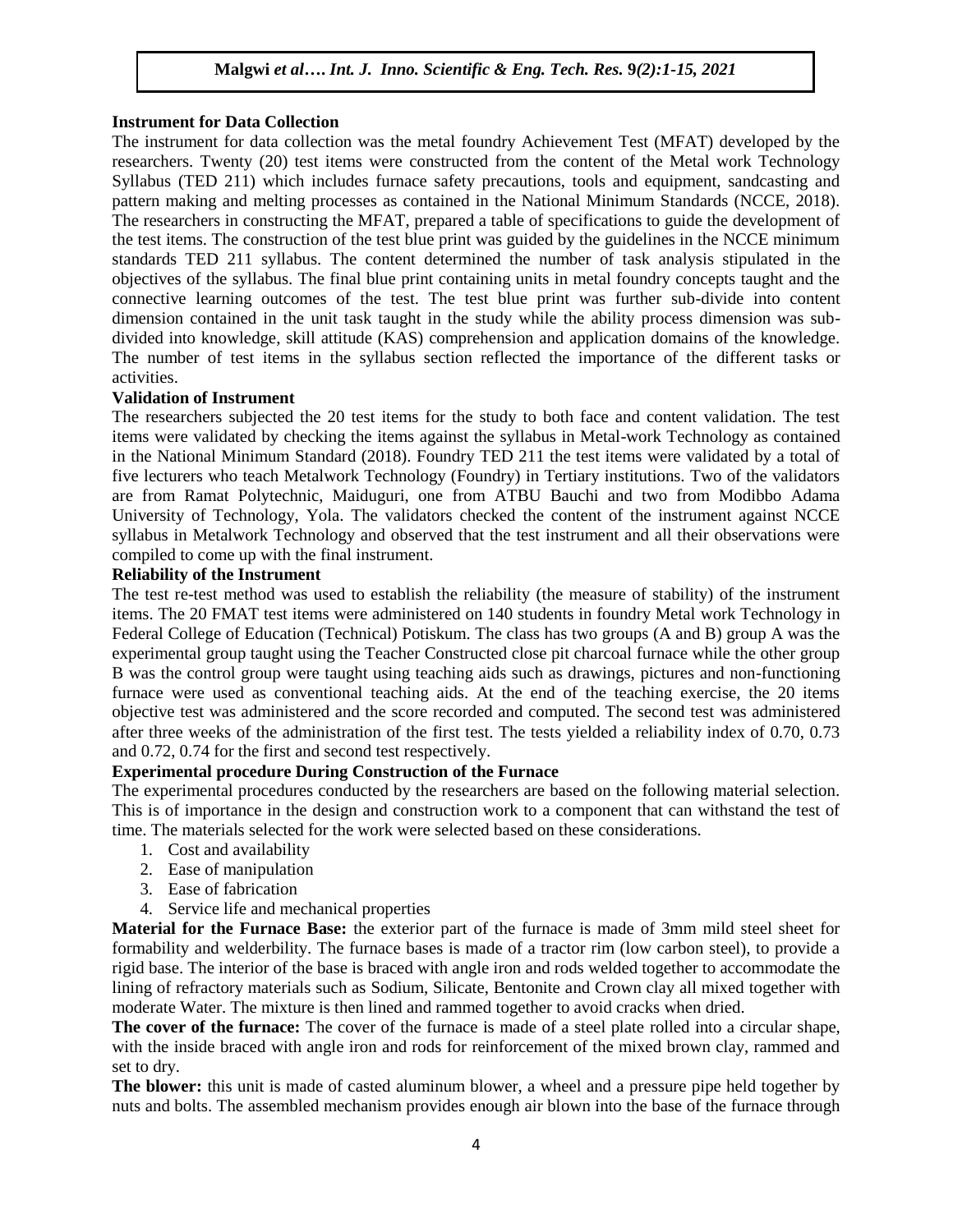an opening that is sealed to prevent leakage of pressure. The assembled furnace has the base, blower and the cover as a unit. The crucible made of granite is placed right inside the furnace and linked to an inlet pipe for the blower. At intervals of firing, it could be observed that the clay lining may fall off due to high temperatures produced by the charcoal. To remedy that, resurfacing the lining of the furnace should be done and left overnight to dry properly.

# **Principles of Operation and Safety Precautions**

The main purpose of the close pit charcoal furnace is to melt aluminum ( Al2). Before the commencement of melting, all safety equipment should be worn e.g gurgles, aprons, hand gloves and steel toed shoes. All safety precautions should be observed while firing and pouring.

#### **DATA ANALYSIS**

This section presents and analyzes data in relation to the purpose of this study. The research questions and hypothesis guides the individual sub headings of data analysis.The main purpose of this study was to determine the Effect of Teacher Constructed Closed Pit Charcoal Furnace on students" Academic Performance in Heat Treatment and Foundry in Federal College of Education (Technical) Potiskum.

The research questions were extracted from the purpose and presented in the form of a null hypothesis *There is no significant difference between the mean performance of students taught heat treatment and foundry operation using teacher constructed furnace and those taught with conventional teaching aid*

The null hypothesis will be tested using  $\zeta$  test. The null hypothesis will be accepted if the calculated value, (*t*-cal) exceeds the critical value (*t*-critical) if otherwise, the null hypothesis will be rejected.

This study used quasi-experimental research design. Quasi-experimental Research design which involved the use of pre-test and post-test design with experimental and control group respectively.

The instrument for data collection was the metal foundry Achievement Test (MFAT) developed by the researchers. Twenty (20) test items were constructed from the content of the Metal Work Technology Syllabus (TED 211) which includes furnace safety precautions, tools and equipment, sandcasting and pattern making and melting processes as contained in the National Minimum Standards of NCCE for the year 2018.There was no sampling as the population of 140 students (male and female) used for the study is manageable size.

# **DATA PRESENTATION**

Two set of data were generated for group A and group B as shown in Table 1. The population consists of male and female students. A total of 140 students registered students in metalwork technology course TED 211 were not sampled. The presentation is shown as grouped in the table.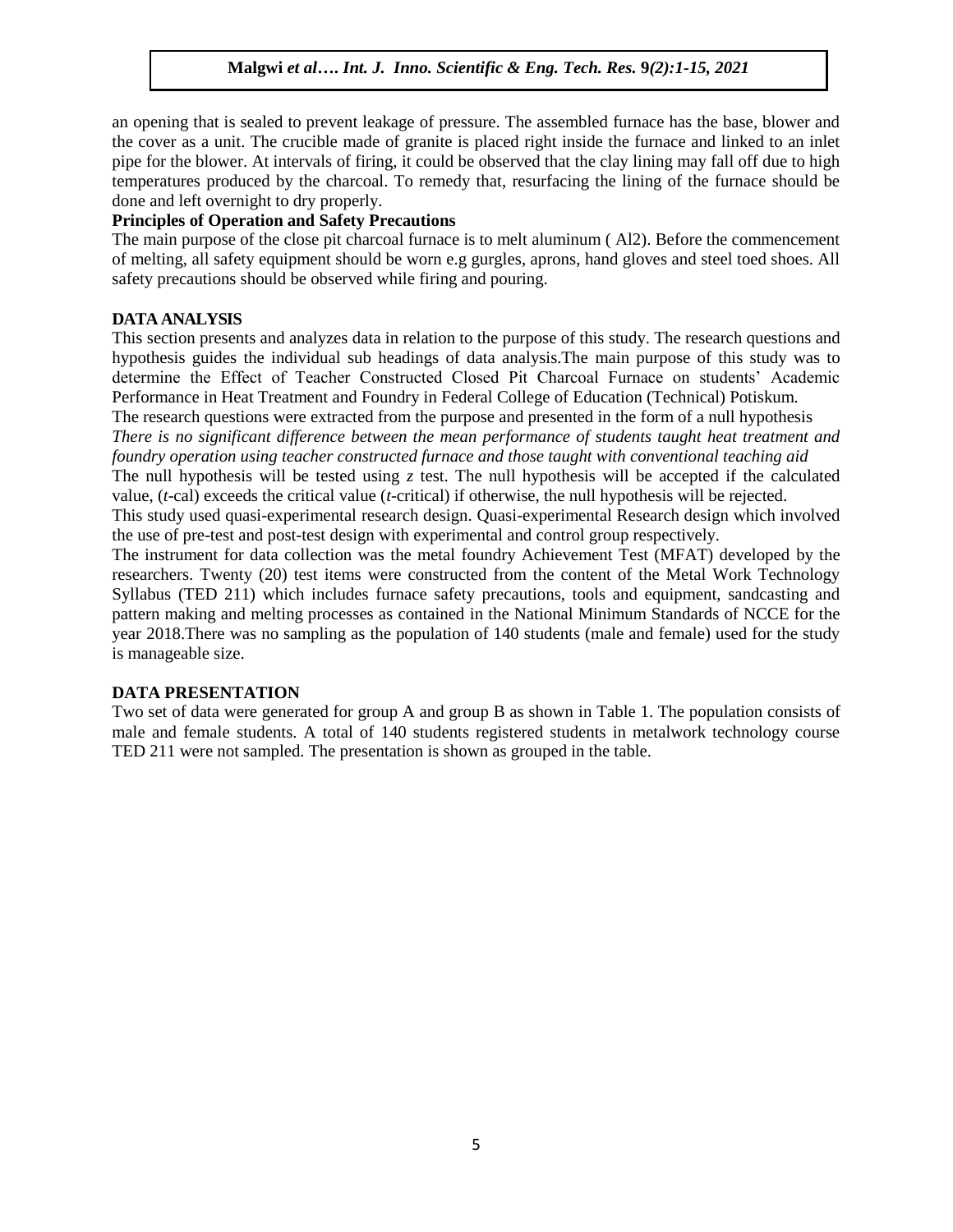| rable r. blauents performance before and after ratiface approation |                  |               |                  |                   |  |  |  |
|--------------------------------------------------------------------|------------------|---------------|------------------|-------------------|--|--|--|
|                                                                    | Set One          |               | Set Two          |                   |  |  |  |
| S/no                                                               | Pre test group B | Post Test     | Pre Test group B | Post Test group A |  |  |  |
|                                                                    | and C            | Group A and D | and C            | and D             |  |  |  |
| $\mathbf{1}$                                                       | 10               | 50            | 10               | 75                |  |  |  |
| $\overline{2}$                                                     | 5                | 30            | 15               | 60                |  |  |  |
| 3                                                                  | 15               | 35            | 30               | 85                |  |  |  |
| $\overline{4}$                                                     | 15               | 45            | 35               | 55                |  |  |  |
| 5                                                                  | 15               | 30            | 15               | 55                |  |  |  |
| 6                                                                  | 20               | 60            | 10               | 75                |  |  |  |
| $\tau$                                                             | 20               | 40            | 20               | 60                |  |  |  |
| $8\,$                                                              | 20               | 35            | 15               | 70                |  |  |  |
| 9                                                                  | 30               | 55            | 30               | 75                |  |  |  |
| 10                                                                 | 16               | 50            | 30               | 70                |  |  |  |
| 11                                                                 | 10               | 15            | 30               | 70                |  |  |  |
| 12                                                                 | 40               | 40            | 15               | 10                |  |  |  |
| 13                                                                 | 15               | 50            | 15               | 75                |  |  |  |
| 14                                                                 | 20               | 30            | 10               | 75                |  |  |  |
| 15                                                                 | 25               | 45            | 15               | 60                |  |  |  |
| 16                                                                 | 40               | 30            | 25               | 50                |  |  |  |
| 17                                                                 | 40               | 25            | 20               | 60                |  |  |  |
| 18                                                                 | 45               | 40            | 15               | 70                |  |  |  |
| 19                                                                 | 19               | 45            | 20               | 70                |  |  |  |
| 20                                                                 | 20               | 40            | 30               | 80                |  |  |  |

Table 1: Students" performance before and after furnace application

Graphical representation of data is show in the Combo chart labelled figure 1 and figure 2 for easy comparison. Figure 1 represent set One comprising of pre test group B and C and post test group A and D.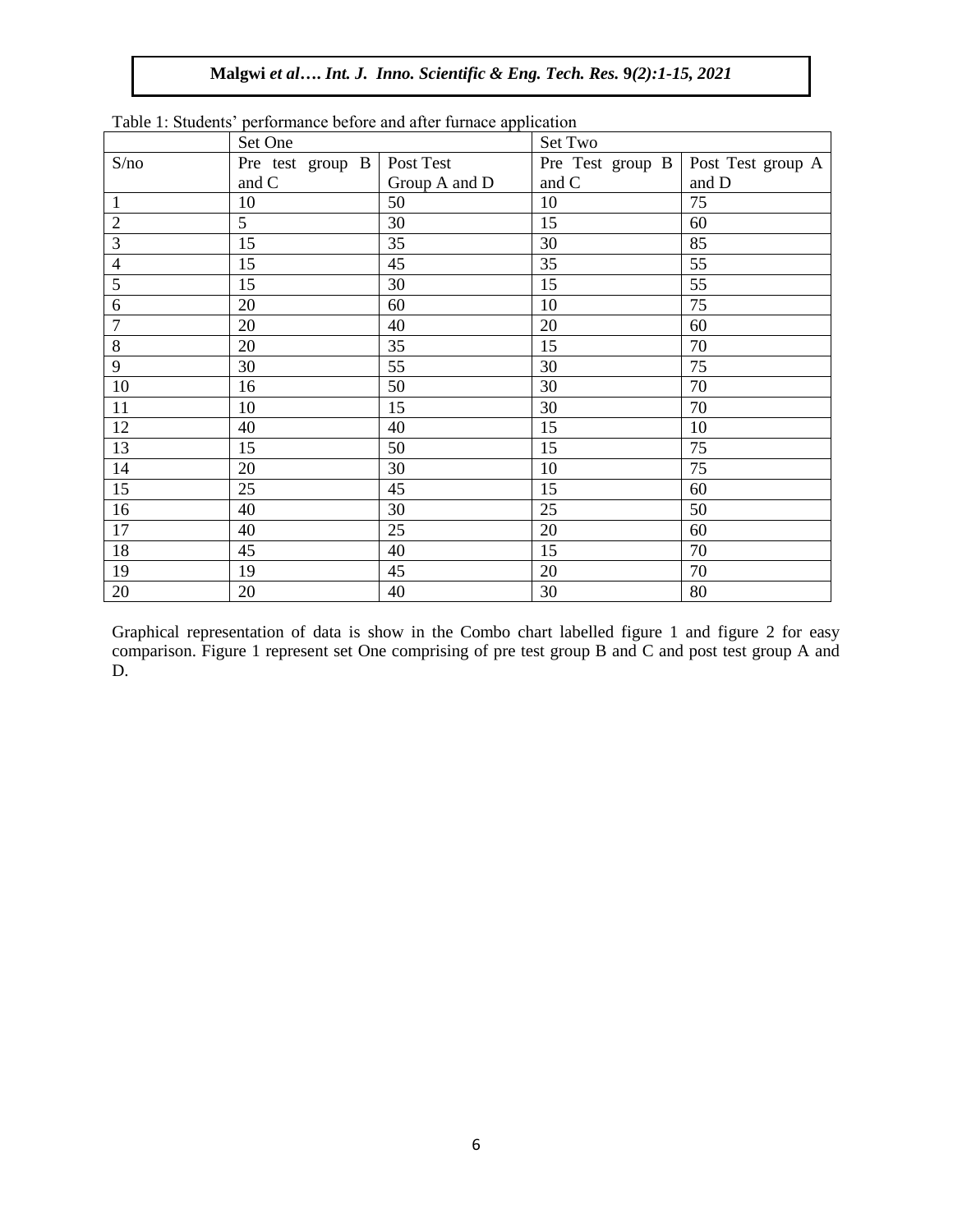

**Malgwi** *et al***….** *Int. J. Inno. Scientific & Eng. Tech. Res.* **9***(2):1-15, 2021*

*Figure 1: Graphical presentation of Pre test and post test of set one* Figure 2 represent set two comprising of pre test group B and C and post test group A and D respectively.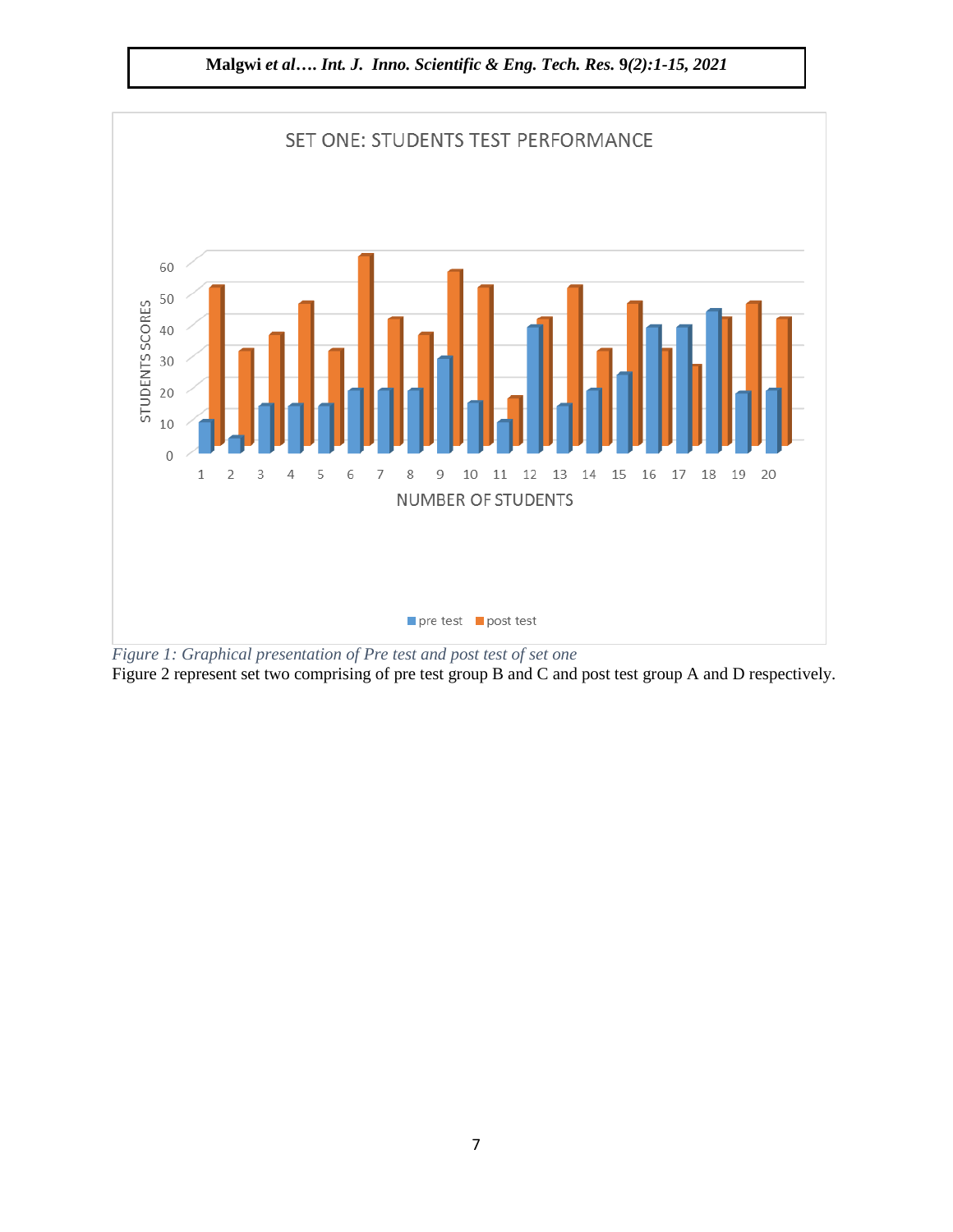

*Figure 2: Graphical presentation Pre test and post test of set two*

# **DATA ANALYSIS AND PRESENTATION OF FINDINGS**

The data collected for the study was used to test the research questions and the hypothesis. The scores from the pre-test and post-test of experimental and control group will be subjected to statistical analysis. The null hypothesis "*Is there no significant difference between the mean performance of students taught heat treatment and foundry operation using teacher constructed furnace and those taught with conventional teaching aid" will be tested* using *t*-test. The null hypothesis will be accepted if the calculated value, (*t*-cal) exceeds the critical value (*t*-critical) if otherwise, the null hypothesis will be rejected.

| <b>Data Summary for Set one</b> |               |                     |  |  |  |
|---------------------------------|---------------|---------------------|--|--|--|
| Items                           | Group 1       | Group 2             |  |  |  |
| Mean                            | 22            | 39.5                |  |  |  |
| Variance                        | 120.6         | 114.75              |  |  |  |
| Stand. Dev.                     | 10.9818       | 10.7121             |  |  |  |
| n                               | 20            | 20                  |  |  |  |
|                                 | $-5.0481$     |                     |  |  |  |
| d.o.f                           | 19            |                     |  |  |  |
| critical value                  | 2.093         |                     |  |  |  |
| $ t $ > critical value          | $\Rightarrow$ | there is sig. diff. |  |  |  |

Set 1: The means of Group 1 and Group 2 are significantly different at  $p < 0.05$ .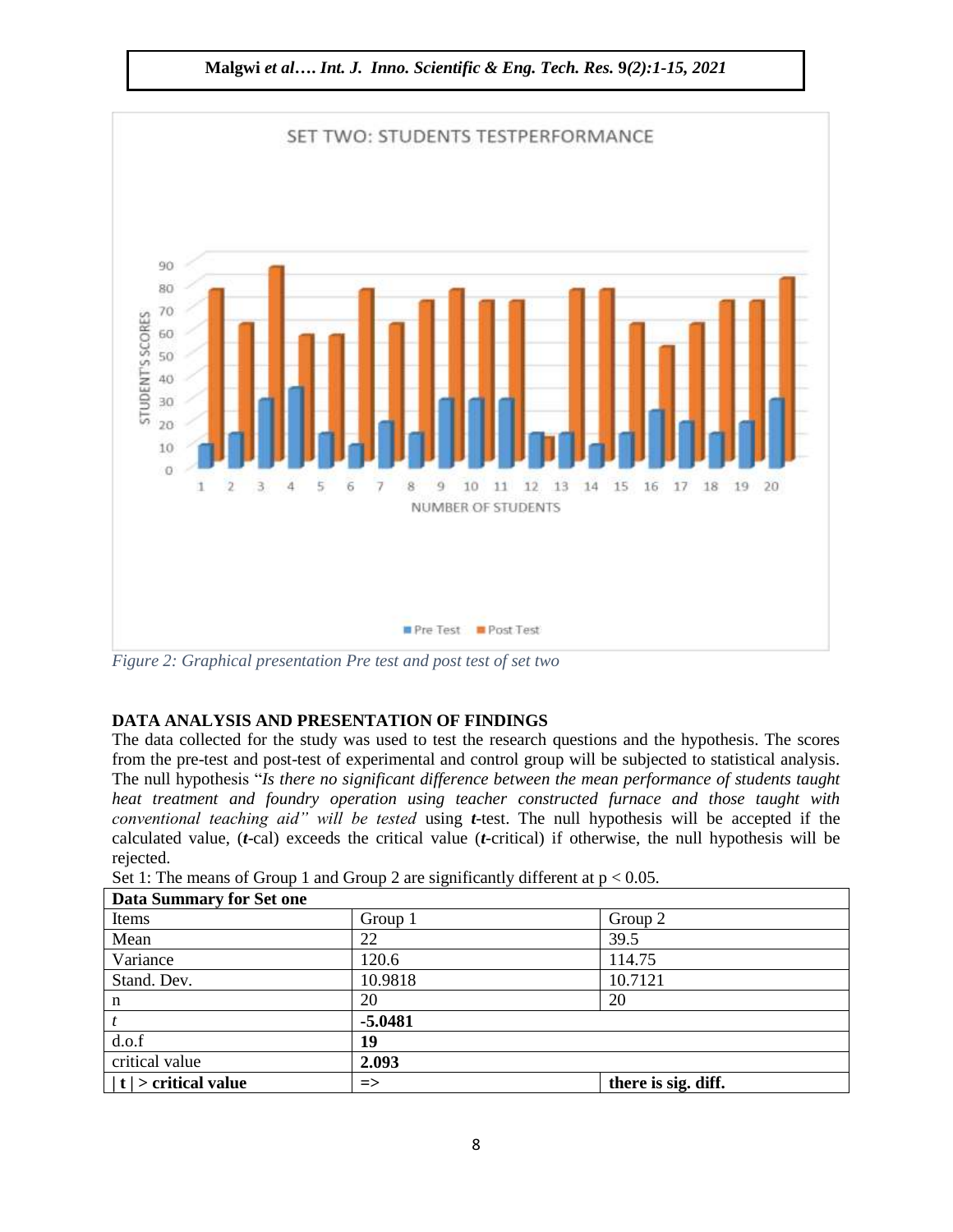#### **Explanation 1**

The means of Group 1 and Group 2 are significantly different at  $p < 0.05$  as shown in table 2. The following steps were used to obtain the result.

Step 1: Find *t* value and degrees of freedom

To find *t* value and degrees of freedom we will used following formulas:

$$
t = \frac{\overline{X_D}}{\frac{S_D}{\sqrt{n}}} \qquad \qquad \overline{X_D} = \text{Mean of differences between pairs}
$$
\n
$$
S_{X_D} = \text{Standard deviation of differences between pairs}
$$
\n
$$
d. o. f = n - 1
$$
\n
$$
n = \text{Total number of values in first(second) dataset}
$$

In this case we have:

$$
\overline{X_D} \approx -17.5
$$
\n
$$
S_{X_D} = \sqrt{\frac{1}{n-1} \sum_{i=1}^{n} \left( X_{Di} - \overline{X_D} \right)^2} \approx 15.5032
$$

After substituting these values into the formula for *t* we have:

$$
t = \frac{\overline{X_D}}{\frac{S_D}{\sqrt{n}}} = \frac{-17.5}{\frac{15.5032}{\sqrt{20}}} \approx -5.0481
$$

The degrees of freedom is:

$$
d.o.\, f=n-1=19
$$

Step 2: Determine critical value for *t* with degrees of freedom = 19 and  $\alpha$  = 0.05.

In this case the critical value is **2.093.**

For this analysis, the emphasis is on comparing the *t* values of the two groups. Here again the summary and the inferential statistics focus on the difference.

The absolute value of the calculated *t* exceeds the critical value  $(5.0481 > 2.093)$ , so the means are significantly different.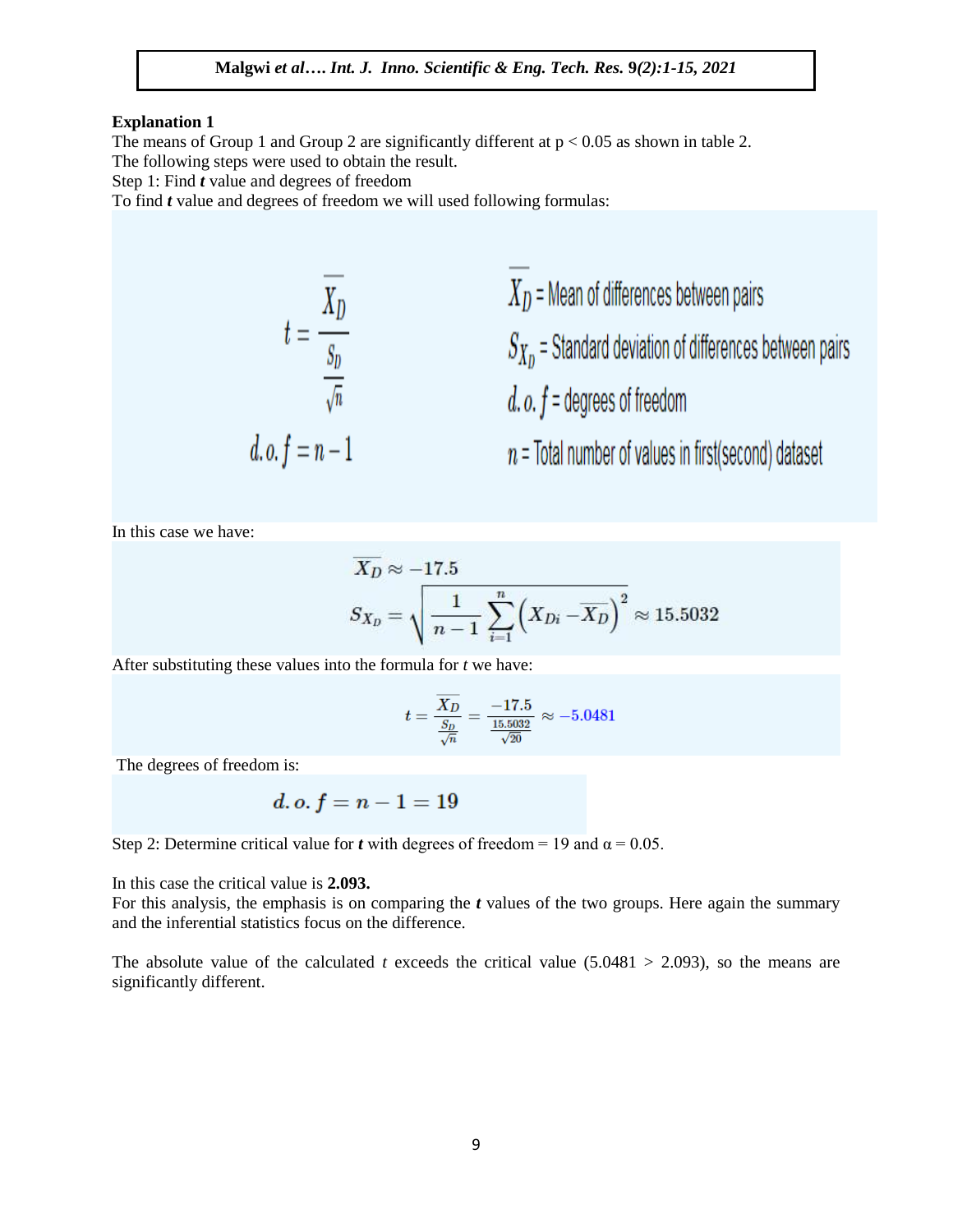| Data Summary for Set Two |               |                     |  |  |  |
|--------------------------|---------------|---------------------|--|--|--|
| Items                    | Group 1       | Group 2             |  |  |  |
| Mean                     | 20.25         | 65                  |  |  |  |
| Variance                 | 61.1875       | 240                 |  |  |  |
| Stand. Dev.              | 7.8222        | 15.4919             |  |  |  |
| n                        | 20            | 20                  |  |  |  |
|                          | $-12.1527$    |                     |  |  |  |
| d.o.f                    | 19            |                     |  |  |  |
| critical value           | 2.093         |                     |  |  |  |
| $ t $ > critical value   | $\Rightarrow$ | there is sig. diff. |  |  |  |

Set Two: The means of Group 1 and Group 2 are significantly different at  $p < 0.05$ .

Step 1: Find *t* value and degrees of freedom

The following formulas were used to find **t** value and degrees of freedom.

$$
t = \frac{\overline{X_D}}{\frac{S_D}{\sqrt{n}}}
$$
  

$$
d.o.f = n - 1
$$

 $X_D$  = Mean of differences between pairs  $S_{X_D}$  = Standard deviation of differences between pairs  $d. o. f =$  degrees of freedom  $n =$ Total number of values in first(second) dataset

In this example we have:

$$
\overline{X_D} \approx -44.75
$$
\n
$$
S_{X_D} = \sqrt{\frac{1}{n-1} \sum_{i=1}^n \left( X_{Di} - \overline{X_D} \right)^2} \approx 16.4678
$$

After substituting these values into the formula for t we have:

$$
t = \frac{\overline{X_D}}{\frac{S_D}{\sqrt{n}}} = \frac{-44.75}{\frac{16.4678}{\sqrt{20}}} \approx -12.1527
$$

The degrees of freedom is:

d. o.  $f = n - 1 = 19$ 

Step 2: Determine critical value for *t* with degrees of freedom = 19 and  $\alpha$  = 0.05.

In this computation the critical value is **2.0983**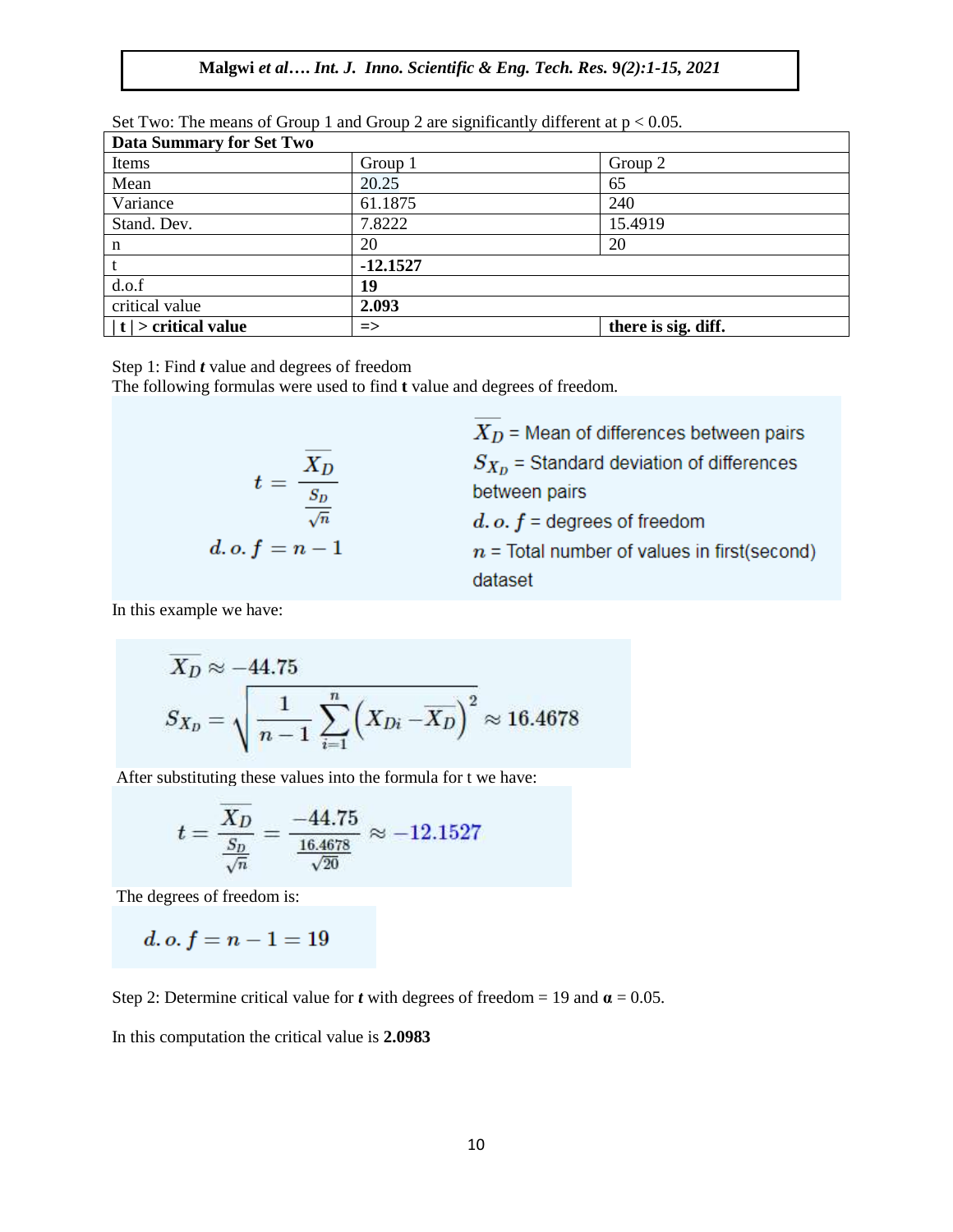The absolute value of the calculated *t* exceeds the critical value (12.1527> 2.093), so the means are significantly different.

# **Summary of data analysis**

A statistical conclusion is drawn based on the findings from data analysis using *t* test.

Based on the statistical analysis of the two experiments, the mean differences are significant. The summary of set one with group B and C for the pre test and Group A and D for the post test and set two are respectively itemized

- i. The absolute value of the calculated *t* exceeds the critical value (5.0481  $> 2.093$ ), so the means are significantly different.
- ii. The absolute value of the calculated  $t$  exceeds the critical value (12.1527> 2.093), so the means are significantly different.
- iii. Making deduction from i and ii, it can be concluded that the **t** cal is greater than the **t** critical at 0.05 significance level hence the null hypothesis "There is no significant difference between the mean performance of students taught heat treatment and foundry operation using teacher constructed furnace and those taught with conventional teaching aid "is rejected.

#### **Summary**

This section concludes this report. A summary of the research is presented, and findings of the study are discussed and interpreted. The significance of this research in the immediate context of the effect of Teacher Constructed closed Pit Charcoal Furnace on students" Academic Performance in Heat Treatment and Foundry in Federal College of Education (Technical) Potiskum is examined. Recommendations for further research end the chapter.

The scope of the following conclusions is limited to the context and historical characteristics of using constructed closed pit charcoal furnace on students" academic performance. Thus, applied to other situations, these conclusions may yield incorrect assumptions. Still, these conclusions are relevant to ways of enhancing students" academic performance in technical colleges of education.

# **Summary of Research**

This study observed the effect of Teacher fabricated closed pit on students' academic performance specifically in Federal College of Education Technical, Potiskum. The literature review was concentrated on the design of closed pit melting furnace and its application as a teaching aid in technical colleges of Education. Different designs were reviewed with the progressive development dates historically. It was found that most designed furnaces were used primarily for blacksmithing purpose. The application of the furnace as a teaching aid was not questioned, and its benefit to teaching was taken for granted. Studies in the area of using furnaces were reduced to the types of furnaces, the fuel used, mode of heat transfer, mode of charging materials and mode of waste recovery. Long term evaluation of the use of furnaces as teaching aid was not found.

Research was undertaken in Federal College of Education (Technical), Potiskum. The intention was to observe students" performance academically when taught Foundry Technology TED 211 using teacher designed closed pit furnace. The case study showed students" level of participation with the teacher designed melting furnace. A method of data collection was developed and administered. Two research assistants in the foundry and forging unit of School of Technical were trained for the purpose of the use and administration of 20 item multiple choice instrument designed based on the syllabus content on casting.

The Students performance showed variation in the individual scores obtained. There were variations in the scores of students taught without the teacher designed closed pit melting furnace. There was a second variation in the individual scores of students taught using teacher designed melting furnace. Consequently a statistical tool T-test was used to harness the variations in scores, their meaning and implication on the use of teacher designed melting furnace for the purpose teaching Foundry technology on students" academic performance.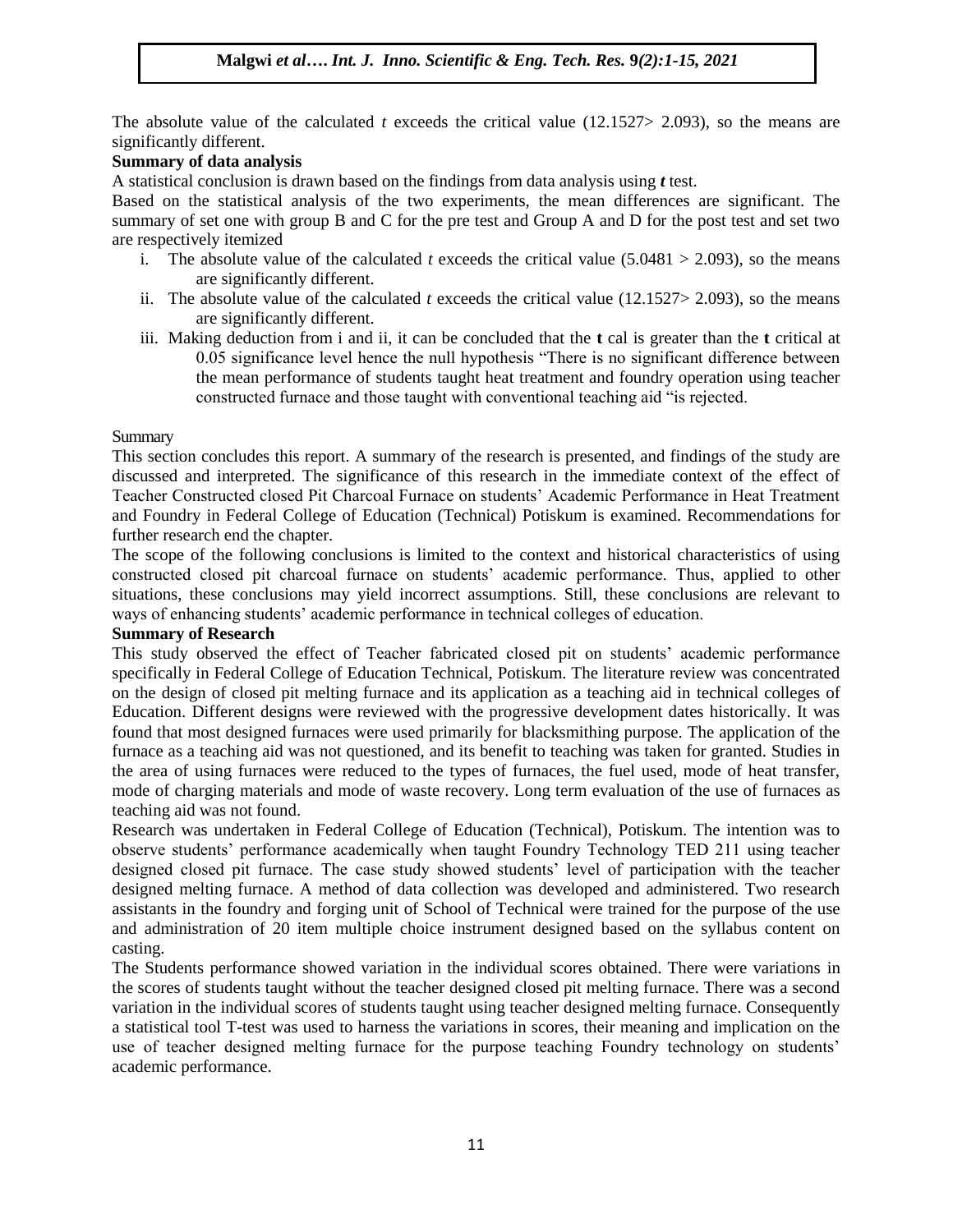# **DISCUSSION AND INTERPRETATION OF FINDINGS**

For this analysis, the emphasis is on comparing the means from two groups of pre test and post test. Here again the summary and the inferential statistics focus on the difference. From the result obtained in chapter, there is an overall improvement in the academic performance of students" taught with teacher designed closed pit furnace. This is evident from the result obtained from T-test analysis. In the first instance of the administration of the 20 multiple choice test. The mean of the pre test was 22 while the post test rose to 39.5 giving rise to 28% mean differential. In the second evidence of set one, the absolute value of the calculated *t* exceeds the critical value  $(5.0481 > 2.093)$  hence the means are significantly different. The dependent sample *t* test showed that the difference in 20 multiple choice test scores between the pre test group B and C ( $n = 20$ ,  $M = 22$ ,  $SD = 10.98$ ) and post test A and D ( $n = 20$ ,  $M =$ 39.5,  $SD = 10.71$ ) were statistically significant at  $t(19) = 5.05$ ,  $p = > .05$ .

Hence, the absolute value of the calculated *t* exceeds the critical value (5.0481 > 2.093), so the means are significantly and statistically different at  $t(19) = 5.05$ ,  $p = > .05$ .

The test was repeated for the reliability of the measuring instrument. In set two the mean of the pre test was 20.25 while the post test rose to 65 giving rise to a mean differential of 52% comparatively. In the second evidence of set two, the absolute value of the calculated  $t$  exceeds the critical value (12.1527  $>$ 2.093) hence the means are significantly different. The dependent sample *t* test showed that the difference in 20 multiple choice test scores between the pre test group A and C ( $n = 20$ ,  $M = 20.25$ ,  $SD = 7.8$ ) and post test A and D (n = 20, M = 65, SD = 15.5) were statistically significant  $t(19) = 12.15$ ,  $p = > .05$ .

Hence the absolute value of the calculated *t* exceeds the critical value (12.1527> 2.093), so the means are significantly and statistically different at  $t(19) = 12.15$ ,  $p = > .05$ .

The outcome of the finding shows that there is significant improvement in students" academic performance when taught with teacher designed closed pit melting furnace.

In principle there is a relationship with the work of Rowell & Palmer, 2007on Cognitive and Constructivist Strategies for Teaching about Language and for Providing Reading and Writing Instruction. The study uncovered that Cognitive and constructivist strategies were found to be interactive and thus more powerful than the traditional lecture method of teaching college students, yet too often the traditional method prevails.

Four interactive strategies used successfully were cooperative learning, semantic feature analysis, nonsense story analysis, and fictitious writing systems. Surveys, exams, and informal discussions with

Students following the use of these strategies indicate that students found these strategies to be very effective.

In another study by Kwan & Wong, (2015) on effects of the constructivist learning environment on students" critical thinking ability, the duo reported that both cognitive strategies and goal orientations fully mediated the relationships between the constructivist learning environment and critical thinking ability. The finalized model showed an acceptable fit to the data and that 22% of the variance in critical thinking ability was explained, suggesting the usefulness of the model in predicting critical thinking ability.

Another study conducted by (Owusu, 2015) on the the impact of constructivist-based teaching method on secondary school learners" errors in algebra revealed that the study found that participants in experimental school significantly reduced their errors in algebra than those in control school. The study showed that CBTM was a more effective pedagogy that improved the errors Grade 11 learners commit in algebra than the TTM.

Conclusively, the findings of this study are unanimous with these literatures; In a study of heat treatment of metals, Ogundu (2005) and Wordu (2014) noted that students taught heat treatment using the Teacher charcoal furnace performed better than those taught with the conventional teaching aid. That the difference in performance between those taught with conventional teaching aid was very significant due to the complicated nature of heat treatment operations. Teaching and Learning becomes difficult for students when process skills are omitted in any particular task in theory lessons. Okala (2005) advocated for repeated practical and drill skills as modes of learning trade subjects of this nature. The competency of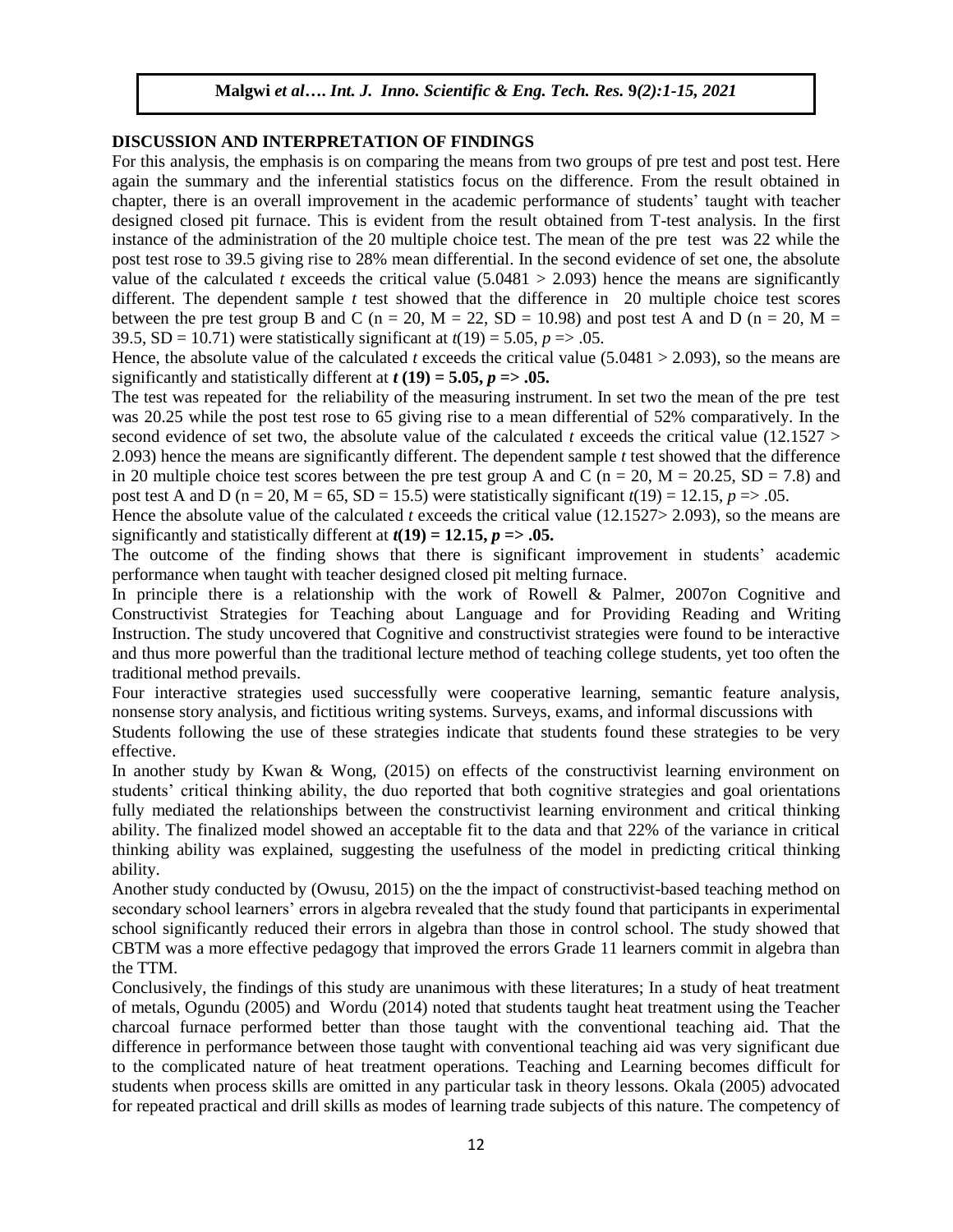students could be improved when they repeatedly carry out practical tasks e.g preparation of sand moulding involves some tasks to perform. The higher performance of the experimental group may equally be linked to findings of Mandor (2002) where he reported that the use of concrete manipulative objects in teaching vocational skills could enhance performance by involving students in the workshops. The student gets hands-on experiences, acquire process skills and making technical concepts easier and promote effective learning. Okoli (2014) observed that college graduates would perform better given adequate workshop foundry equipment for their practical lessons. In the same vain, Ezeabikwa (2003) reported that we cannot train our potential technology teachers without functional facilities.

#### **CONCLUSION**

The study has shown that there is improvement in students" academic performance. Both male and female students improved on their scores when they were taught with teacher constructed closed pit furnace.

Statistically, the data analysis result rejected the null hypothesis "there is no significant difference between the mean performance of students taught heat treatment and foundry operation using teacher constructed furnace and those taught with conventional teaching aid" since the means were statistically significant at t (19) = 5.05, p = > .05 and t(19) = 12.15, p = > .05.

Significantly, the study acknowledges again the effectiveness of using teacher constructed closed pit charcoal furnace in enhancing the overall academic performance of TED 211 Foundry Technology students of Federal college of Education (Technical), Potiskum.

The findings of the study add modestly to the body of knowledge of literature on the effect of Teacher Constructed closed Pit Charcoal Furnace on students" Academic Performance in Heat Treatment and Foundry

#### **RECOMMENDATION**

The following recommendations for change and further studies are made based on the implication of the findings of the study.

i. The study recommends the use of Teacher Constructed closed Pit Charcoal Furnace for the teaching of Foundry Technology TED 211 in Technical Colleges of Education.

ii. The National Commission for Colleges of Education NCCE should include the mandatory use of Teacher Constructed closed Pit Charcoal Furnace for the teaching of Foundry Technology TED 211 in Technical Colleges of Education as a minimum requirement.

iii. Further research should focus on improving Teacher Constructed closed Pit Charcoal Furnace for the teaching of Foundry Technology in the areas of motorized blowers and heating options.

#### **REFERENCES**

Akaninwor (2005). And Ali (2006) Ogundu, I., & Wordu, H. (2014). Effect of an Improvised Furnance on Students Performance in Foundry Technology in Technical Colleges in Rivers State, Nigeria. Mediterranean Journal of Social Sciences, 5(1), 649.

Anonymons, (2002) Crucible Furnance History Timeline

Bala, K.C (2005) Design Analysis of an Electric Induction Furnance for Melting Aluminum Scrap. All Journal of Technology, 9(2) Pp. 83 - 88.

Borode, Omotayibo (2000)

Caine, John B. (1983) Design of Ferrous Casting, American Foundrymen"s Society USA.

Channon J.B (1990): New General Mathematics for West Africa ( $3<sup>rd</sup>$  Edition). Pearson Educational Limited, Edinburgh Gate Harlow

Chapman, W.A.J (1994) Workshop Technology Part 1 Britain Anthenan Press Ltd.

Dasmani, (2011). Challenges Facing Technical Institute Graduate in Practical Skills Acquisition in the Upper East Region of Ghana. Regional Education Directorate, Ghana Education Service (Asia-Pacilic Journal of Cooperative Education) of Ghana Education, 12 (2) 67-77.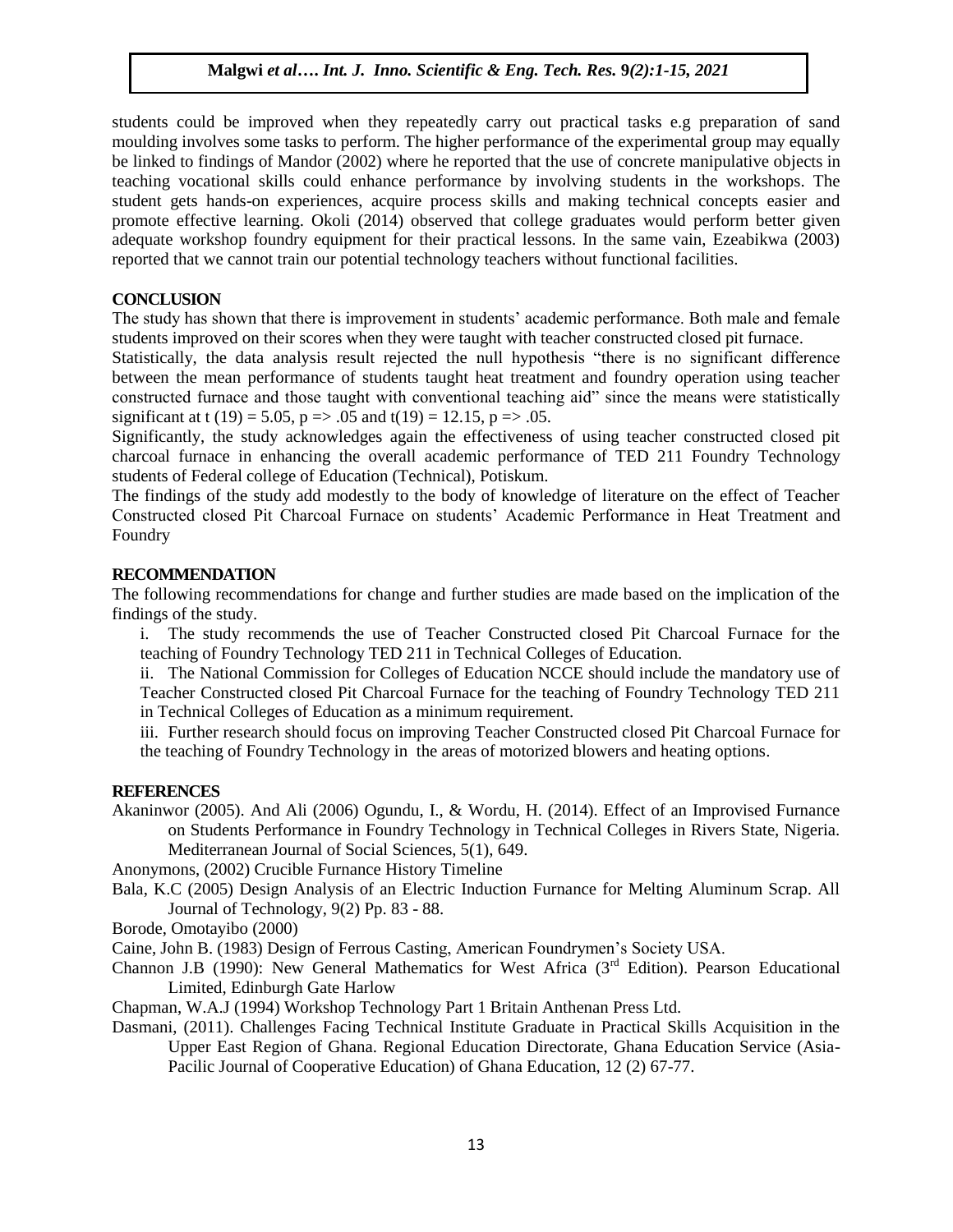- Ekpeyong (2018) Designing and Construction of Continuous Melting Furance, Nigeria Research and Development 5(3) Pp 34-33
- Ezeabikwa M.E (2003). Constraints to Efficient Curriculum Implementation in Technology Education in a Democratic Nigeria. In Nnejiria; Ogunyemi M.A.A; Onyekwu F.O.N Ukponson M, Agbato, S.O (Eds) Technology Education in a Demechantic Nigeria, Nigeria Association of Teachers of Technology (NATT) 16<sup>th</sup> Annual National Conference Oyo 2003.
- Federal College of Education (T) Potiskum (2006) Exams and Records Office; School of Technical Education.
- Federal Government of Nigerian, (2008). The National Master Plan for Technical and Vocational Education (TVE) Development in Nigeria the  $21<sup>st</sup>$  Century. Abuja FME
- Hollman, R. (1919) Charcoal Fired Furnance for Recycling Aluminum, Journal of Emerging Trends in Engineering and Applied Science (JETEAS) 2(3): Pp. 448 - 450.
- [http://en.](http://en/) Wikipedia org. (2010)
- Khumi, R.S and Gupta (2001). A Textbook of Engineering Mechanics S. Chand and Company Ltd New Delhi.
- Kirvaan din, M. (1980) Metallurgical Furnance ( $15<sup>th</sup>$  Edition) Russia Publication, Moscow.
- Kwan, Y. W., & Wong, A. F. (2015). Effects of the constructivist learning environment on students' critical thinking ability: Cognitive and motivational variables as as mediators. *International Journal of Educational Research*, *70*, 68-79.
- Mandor A.K. (2002). Effects of Constructivist Based Instruction Circuits on Acquiring of Science Process Skills Among Junior Secondary School Students. Unpublished Martors Thesis. University of Nigeria Nsukka.
- Merton, C. and Flemings (1960) Foundry Engineering John Widely & Sons.
- National Minimum Standard NME (2012)
- NCCE (2018) National Minimum Standard, FME. Abuja
- Nwachukwu, C.E. (2006). Designing Appropriate Methodology in Vocational and Technical Education for Nigeria. Nuskka University Trust Publishers.
- Ogundu. I. and Wordu. H. (2014). Effects of an Improvised Furnance on Students Performance is Heat Treatment in Technical Colleges in Rives State., Nigeria. Mediterrance Journal of Social Science 11 (1); 647 - 655.
- Okala, (2015) Inculcating Maintenance Culture into Technology Education in Nigeria: As an aspect of Poverty Alleviation Initiative. Nigeria Journal of Technical Education Review Nigeria Vocational Journal Association (NVA) II (1) Pp. 67-70.
- Okoli, S.T (2005) Employers" Rating of Basic Skills Needs of Entry-Level Technician in Industrial Establishment in Anambra State. An Unpublished M.Sc. Thesis Submitted to Vocational Education, Namidi Azikiwe University Awka.
- Okoro O.M. (2006). Principles and Methods in Vocational and Technical Education; Nuskka University Trust Publishers
- Oliver, L. (2002) Propane vs Charcoal [www.backyard](http://www.backyard/) metal casting.com 11/04/2011.

Owusu, J. (2015). *The Impact of Constructivist-based Teaching Method: On Secondary School Learner's Errors in Algebra* (Doctoral dissertation, University of South Africa).

- Ramazan, B (2007) Design and Construction of an Electric Furance to Fire Ceramic Product. Journal of Scientific and Industrial Research Vol. 66 Pp. 135 - 140.
- Richard, A. (1973) Fundamentals of Metal Casting, Adlusion Weldey Publishers
- Rogar, GFC and Mayhew Y.R (1994) Engineering Thermodynamics Works and Heat Transfer Longman Publishers Singapore
- Rowell, C. G., & Palmer, B. C. (2007). Cognitive and Constructivist Strategies for Teaching about Language and for Providing Reading and Writing Instruction. In *Forum on Public Policy Online* (Vol. 2007, No. 3, p. n3). Oxford Round Table. 406 West Florida Avenue, Urbana, IL 61801.
- Ryan V. (2003). Workshop Safety Rules, Retrieved May 22<sup>nd</sup> 2018 ARC Suit (South-Africa) APT 12 Cal. to APTV 140: